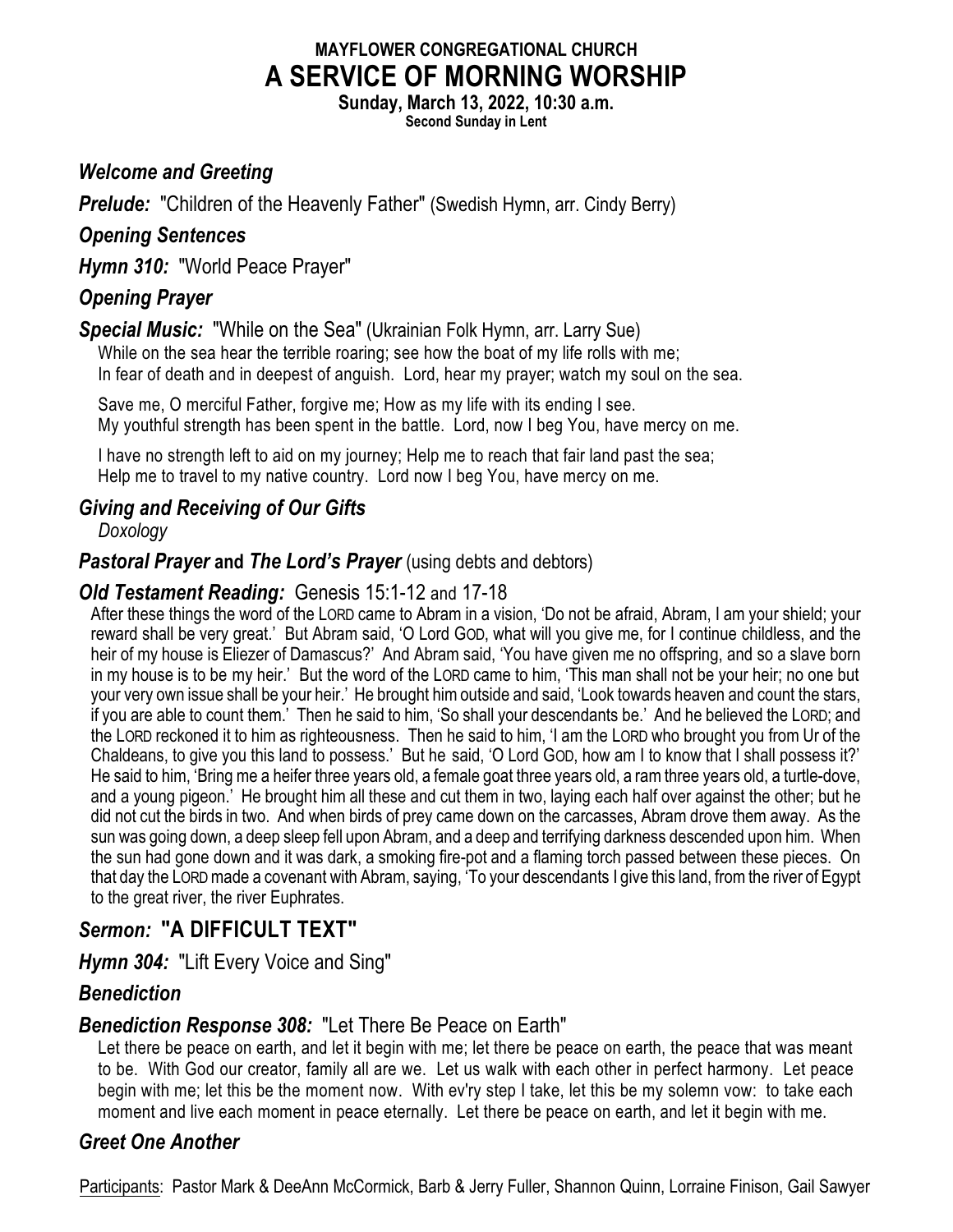# **GOD'S REVELATION** 310

**World Peace Prayer** 

Refrain, Upanishads, Satish Kumar Verses, Marty Haugen, 1950Marty Haugen, 1950-



**WORLD PEACE PRAYER** 6.6.6.5.9.10 with Refrain

Refrain text ©, Satish Kumar Verses text and tune © 1985, GIA Publications, Inc.

#### **IN SOCIETY**

#### **Justice and Peace**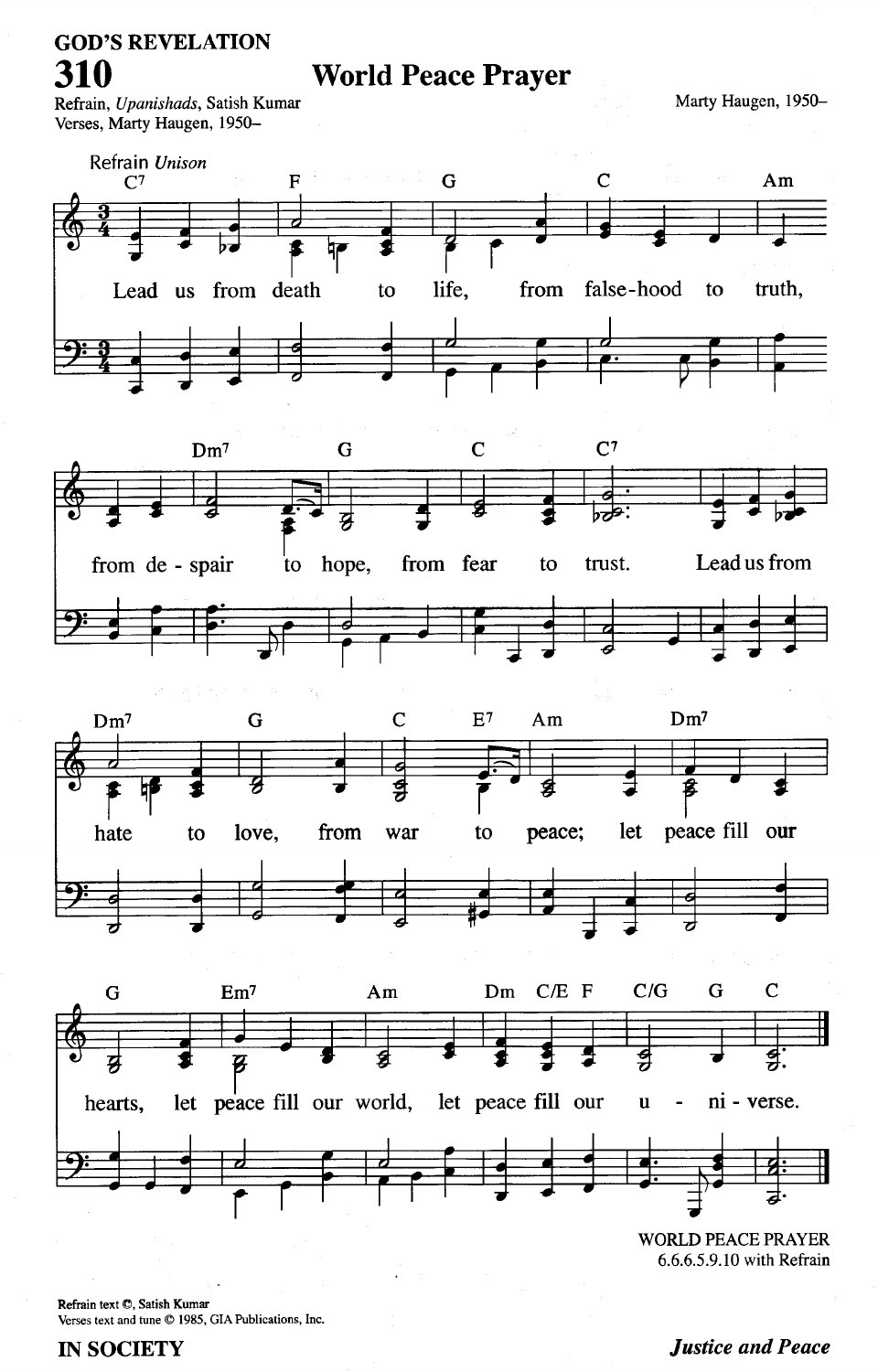**GOD'S REVELATION** 







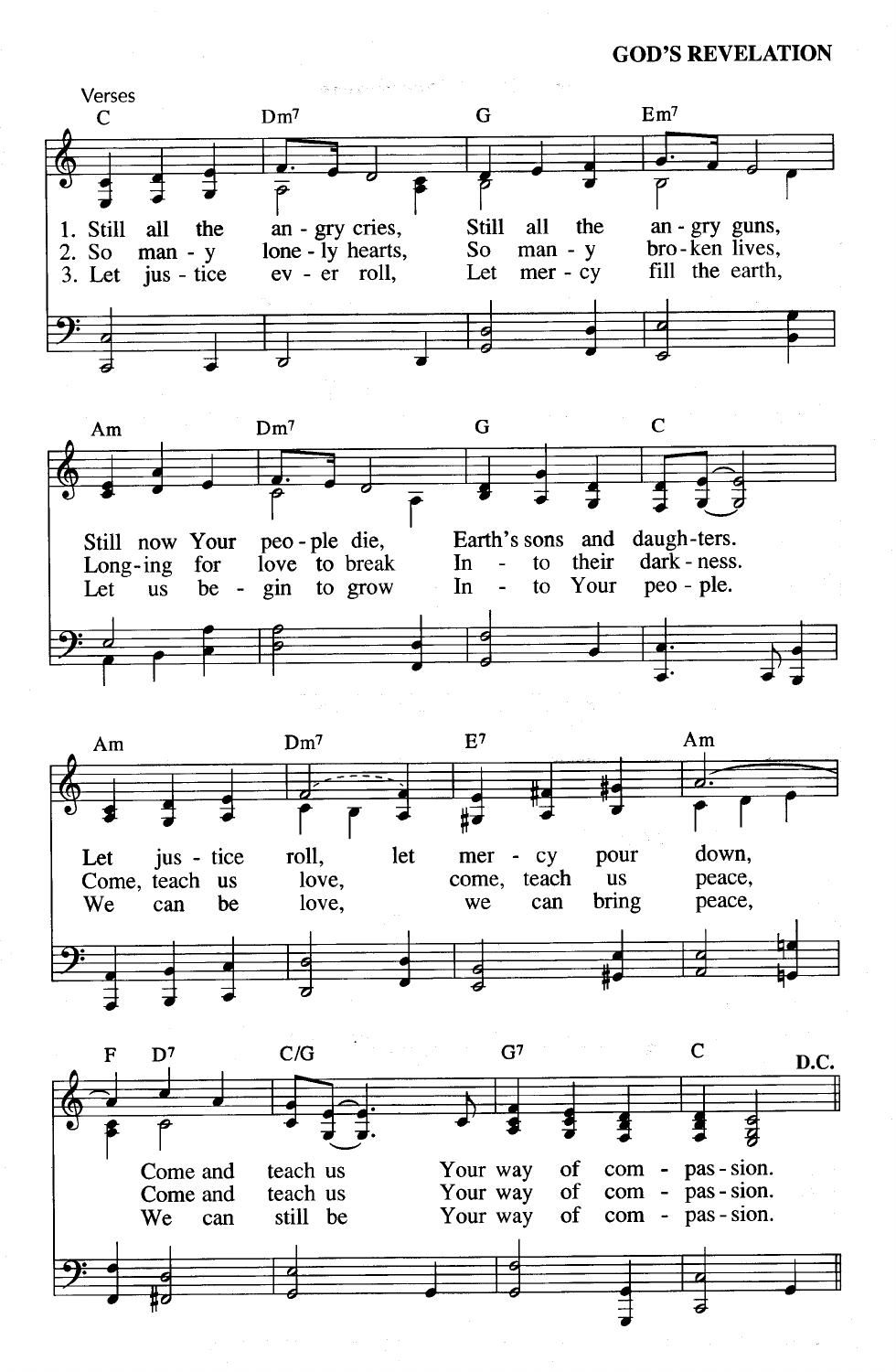

**LIFT EVERY VOICE** 6.6.10.6.6.10.14.14.6.6.10